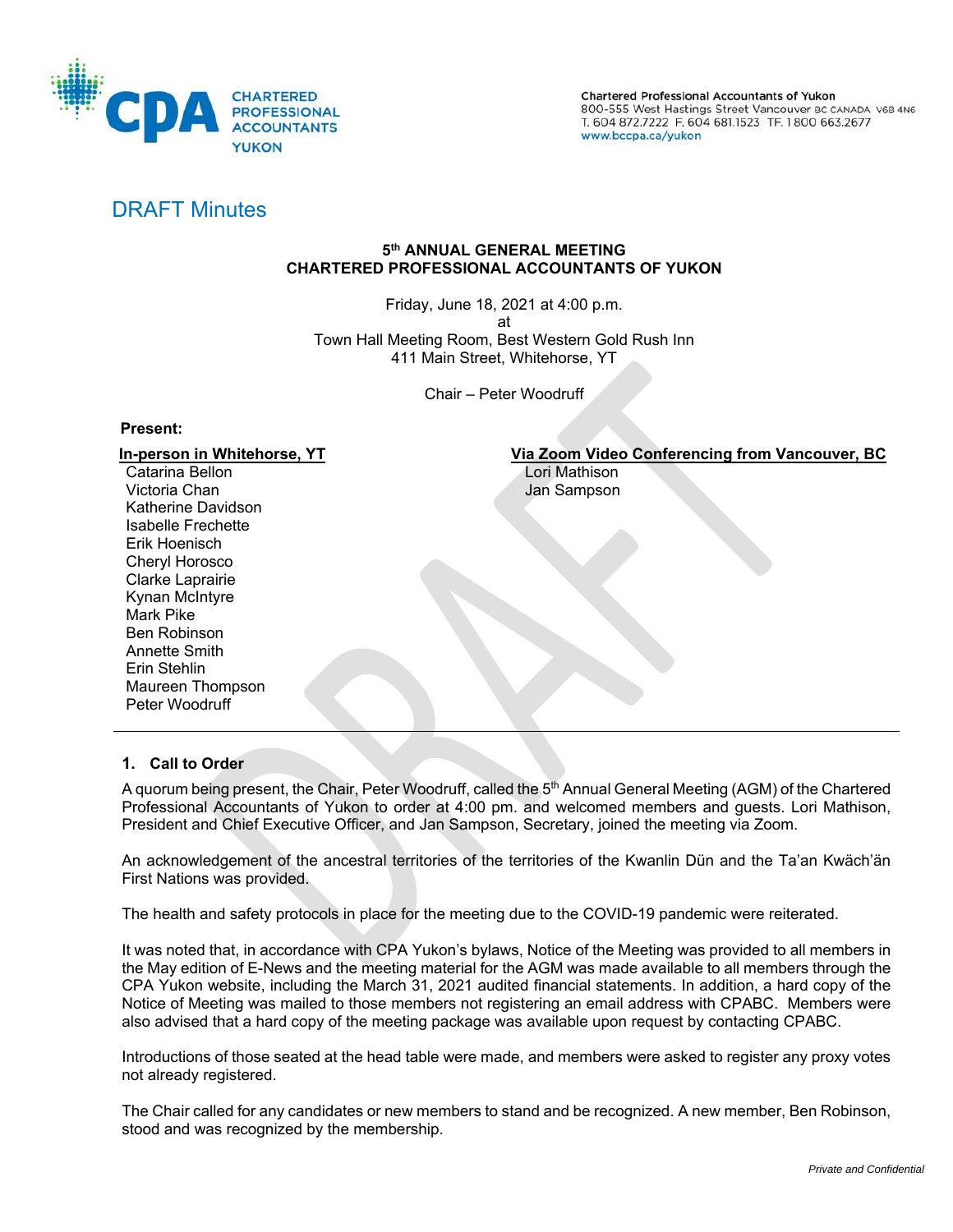

*Annual General Meeting – June 18, 2021* - 2 -

# **2. Notice of Meeting**

**Moved and seconded,** that the reading of the Notice of Meeting be waived. **CARRIED.** 

## **3. Approval of Minutes of AGM held September 1, 2020**

**Moved and seconded**, that the draft minutes of the CPA Yukon AGM held September 1, 2020 be approved as circulated. *CARRIED.* 

# **4. Chair's Remarks**

An overview of the year was provided:

- This past year, two new members were admitted by examination, and five students passed the CFE, including Rene Grewal who was named to the CFE National Honour Roll. This CFE sitting also marked the first time that Whitehorse had a CFE writing centre.
- CPA Yukon members were able to access a significantly increased breadth of professional development courses available online.
- Even during the pandemic, several members continued to participate in delivering CPA Canada's financial literacy material, moved to a distanced online format.

Peter Woodruff also thanked the board members for their dedication and participation.

### **5. CEO's Remarks**

A brief update was presented by the President & CEO, Lori Mathison, noting that:

- CPABC completed the implementation of a learning management system to better meet members' changing preference for on-line learning and content. This will be an important benefit for members of CPA Yukon, as has been the access to on-line learning through the pandemic.
- The profession is assessing shifts to the pre-certification education requirement through a competency map Task Force, and is continuing to look to the future through the Foresight initiative. In both September and May, students were able to write the CFE here in the Yukon.
- The CPA membership and the CPA Yukon membership have been resilient and adaptable, and these skills will continue to be important navigating through unstable and uncertain economic conditions. In particular, we appreciated the involvement of CPA Yukon in a study on digital transformation and the profession. The strong foundation that was in place before the pandemic will continue to support us, and the critical program investments being planned will modernize systems, drive efficiencies, and provide value to members of CPA Yukon.
- CPA Yukon is very fortunate to have the benefit of the many members who provide their expertise in support of the profession's work, and Lori thanked all volunteers for their efforts, commitment, and contribution to the profession.

#### **6. Financial Statements for the year ended March 31, 2021**

The Treasurer, Mark Pike, noted that the audited financial statements of CPA Yukon had been provided to all members on the AGM website, or on request by contacting CPABC.

A brief overview of the financial statements was provided following which it was noted that the Board had approved the audited statements that were being presented for information at the Annual General Meeting.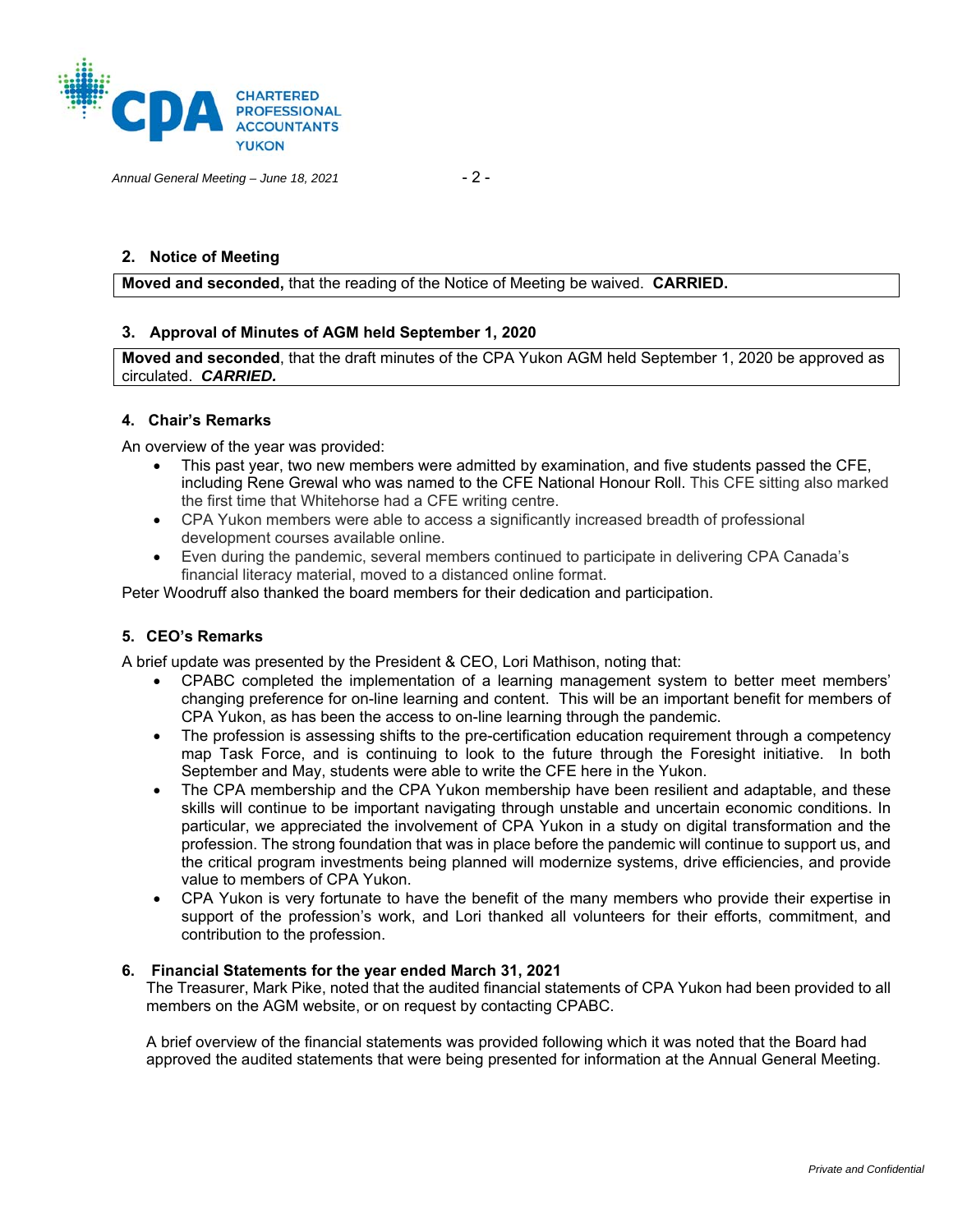

*Annual General Meeting – June 18, 2021* - 3 -

## 7. **Appointment of Auditors for 2021/2022**

It was noted that the Board, at the last board meeting on May 17, 2021, recommends to the membership the re-appointment of BDO Canada LLP as the auditors for the 2020/2021 fiscal year.

**Moved and seconded**, that BDO Canada LLP be appointed as the auditors for the 2021/2022 fiscal year. *CARRIED***.**

#### 8. **Notice of Motions: Bylaw Amendments**

*(The Notice of Motions package is attached to, and forms part of, the official minutes of the 2021 AGM, retained at the CPABC office.)* 

By way of background, it was noted that the amendments to the Bylaws, as set out in the Notice of Motions, were approved by the Board and are being presented to the membership for confirmation, in accordance with Section 57 of *the Chartered Professional Accountants Act*. These bylaw amendments parallel those of CPABC.

A summary of each resolution was provided. After each motion was presented, the question was called.

*Resolution 1 – Contact Information* 

**Moved and seconded**, that the Amendments to Bylaws 407, 508, 707, 804, 906 and 1307 (additions underlined and deletions shown as strikeouts) that were approved by the board on May 17, 2021, are confirmed in accordance with section 57(1) of the Chartered Professional Accountants Act, to come into force in accordance with section 57(5) of the Act.

#### *Resolution 2 – Membership Committee*

**Moved and seconded**, that the Amendments to Bylaw 301 (additions underlined and deletions shown as strikeouts) that were approved by the board on May 17, 2021, are confirmed in accordance with section 57(1) of the Chartered Professional Accountants Act, to come into force in accordance with section 57(5) of the Act.

#### *CARRIED***.**

## *Resolution 3 – Gender Neutral Language*

**Moved and seconded**, that the Amendments to Bylaw 210(7), 1107(6) and 1206(6) (additions underlined and deletions shown as strikeouts) that were approved by the board on May 17, 2021, are confirmed in accordance with section 57(1) of the Chartered Professional Accountants Act, to come into force in accordance with section 57(5) of the Act.

# *CARRIED***.**

#### *Resolution 4 – Definition of Family*

**Moved and seconded**, that the Amendments to Bylaws 405(3) and 700(3) (additions underlined and deletions shown as strikeouts) that were approved by the board on May 17, 2021, are confirmed in accordance with section 57(1) of the Chartered Professional Accountants Act, to come into force in accordance with section 57(5) of the Act.

#### *CARRIED***.**